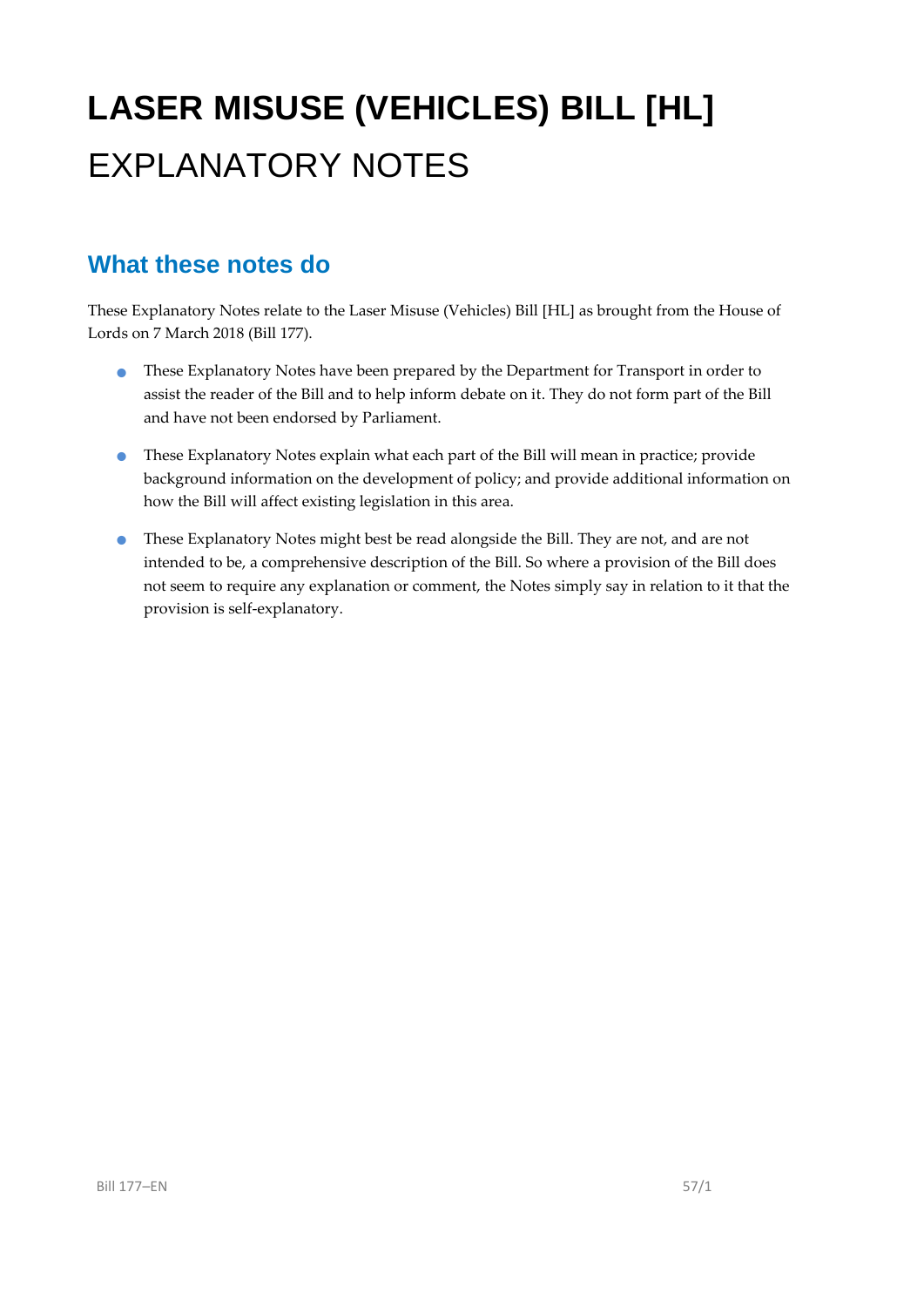#### **Table of Contents**

| Subject<br>Page of these Notes                                                                                                                                                                                |                               |
|---------------------------------------------------------------------------------------------------------------------------------------------------------------------------------------------------------------|-------------------------------|
| Overview of the Bill                                                                                                                                                                                          | $\overline{2}$                |
| <b>Policy background</b>                                                                                                                                                                                      | $\overline{2}$                |
| Purpose of the Bill                                                                                                                                                                                           | $\overline{2}$                |
| Legal background                                                                                                                                                                                              | $\overline{2}$                |
| <b>Territorial extent and application</b>                                                                                                                                                                     | $\overline{2}$                |
| <b>Commentary on provisions of Bill</b>                                                                                                                                                                       | $\overline{\mathbf{4}}$       |
| Clause 1: Offence of shining or directing a laser beam towards a vehicle<br>Clause 2: Offences relating to air traffic services<br>Clause 3: Interpretation<br>Clause 4: Extent, commencement and short title | $\overline{4}$<br>5<br>5<br>5 |
| Commencement                                                                                                                                                                                                  | 5                             |
| Financial implications of the Bill                                                                                                                                                                            | 5                             |
| <b>Compatibility with the European Convention on Human Rights</b>                                                                                                                                             | 6                             |
| Annex A - Territorial extent and application                                                                                                                                                                  | 7                             |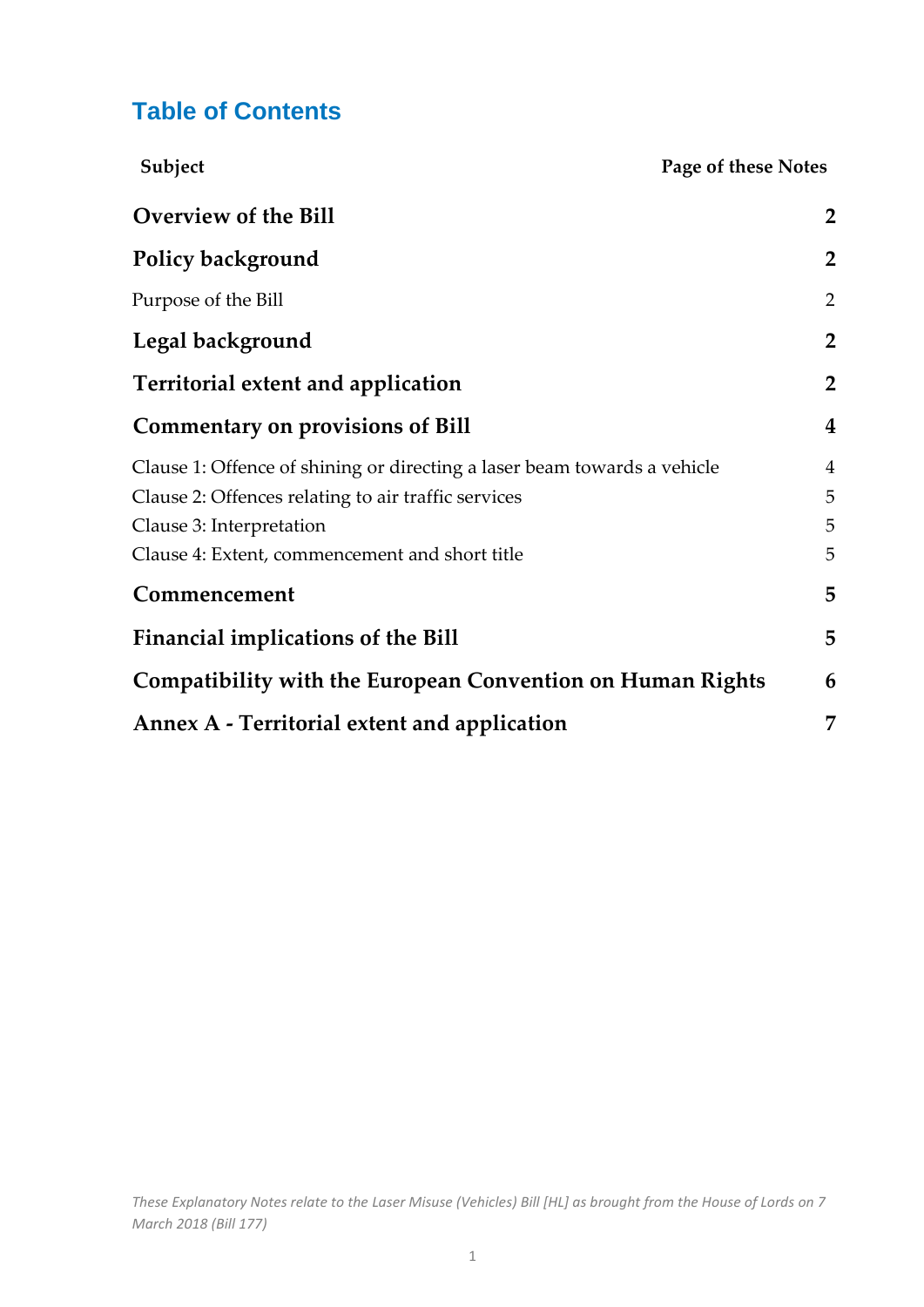## <span id="page-2-0"></span>**Overview of the Bill**

The Bill comprises four clauses.

- Clause 1 creates an offence of the misuse of lasers in relation to vehicles.
- Clause 2 creates an offence of the misuse of lasers in relation to air traffic services.
- Clause 3 defines terms included in Clauses 1 and 2.
- Clause 4 makes general provision in respect of the Bill.

#### <span id="page-2-1"></span>**Policy background**

1 There have been increasing incidents of lasers being shone at commercial aircraft. Since 2010, there have been around 1,500 laser incidents reported each year in the UK, up from 6 in 2004. These incidents predominantly occur during critical phases of flight such as take-off and landing. There have also been reported incidents for other modes of transport such as shipping and rail and for air traffic control. It is an offence under Article 225 of the Air Navigation Order 2016 to shine or direct a light at an aircraft which dazzles or distracts the pilot of the aircraft; the penalty for that offence is a fine of up to £2,500 and the offence does not apply to other modes of transport.

#### <span id="page-2-2"></span>**Purpose of the Bill**

- 2 If agreed, this Bill would create an offence of shining or directing laser beams towards aircraft and other modes of transport and other offences of shining or directing laser beams towards air traffic control. The creation of these new offences are intended to capture the use of laser pens and pointers, and other means of producing a laser beam, in a way which dazzles or distracts, or is likely to dazzle or distract, a person when driving, or otherwise in control of, a vehicle on a journey or a person providing air traffic services. The first offence would apply in relation to a "vehicle", which is defined as any vehicle which is used for travel by land, water or air. The second offence would apply to an air traffic facility, or a person providing air traffic services. An ''air traffic facility'' is defined as any building, structure, vehicle or other place from which air traffic services are provided and "air traffic services" has the meaning given by section 98(1) of the Transport Act 2000.
- 3 The new offence would be a strict liability offence.

## <span id="page-2-3"></span>**Legal background**

4 The relevant legal background is explained (where relevant) in the policy background section of these Notes and in the commentary relating to the provisions of the Bill.

## <span id="page-2-4"></span>**Territorial extent and application**

5 Clause 4 makes provision for extent. The Bill will extend to England and Wales, Scotland

*These Explanatory Notes relate to the Laser Misuse (Vehicles) Bill [HL] as brought from the House of Lords on 7 March 2018 (Bill 177)*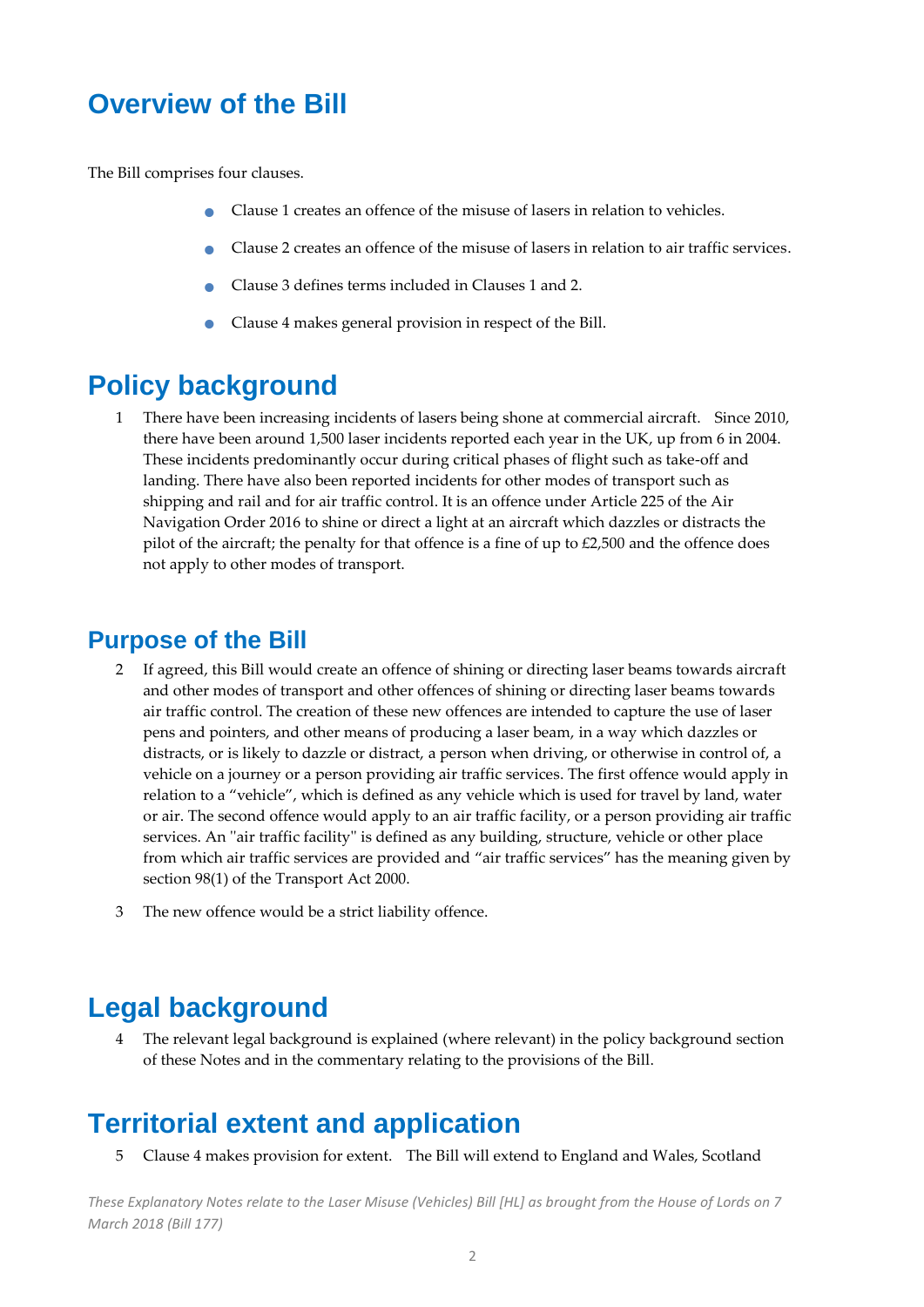and Northern Ireland. See the table in Annex A for a summary of the position regarding territorial extent and application in the United Kingdom.

6 Insofar as the Bill relates to vehicles in Northern Ireland other than aircraft, vessels, hovercraft and submarines, a legislative consent motion would be needed from the Northern Ireland Assembly in relation to such forms of transport in Northern Ireland. A legislative consent motion would also be needed from the Scottish Parliament for vehicles in relation to which regulation is devolved in Scotland, including vehicles which are off-road, animal drawn vehicles and pleasure vessels.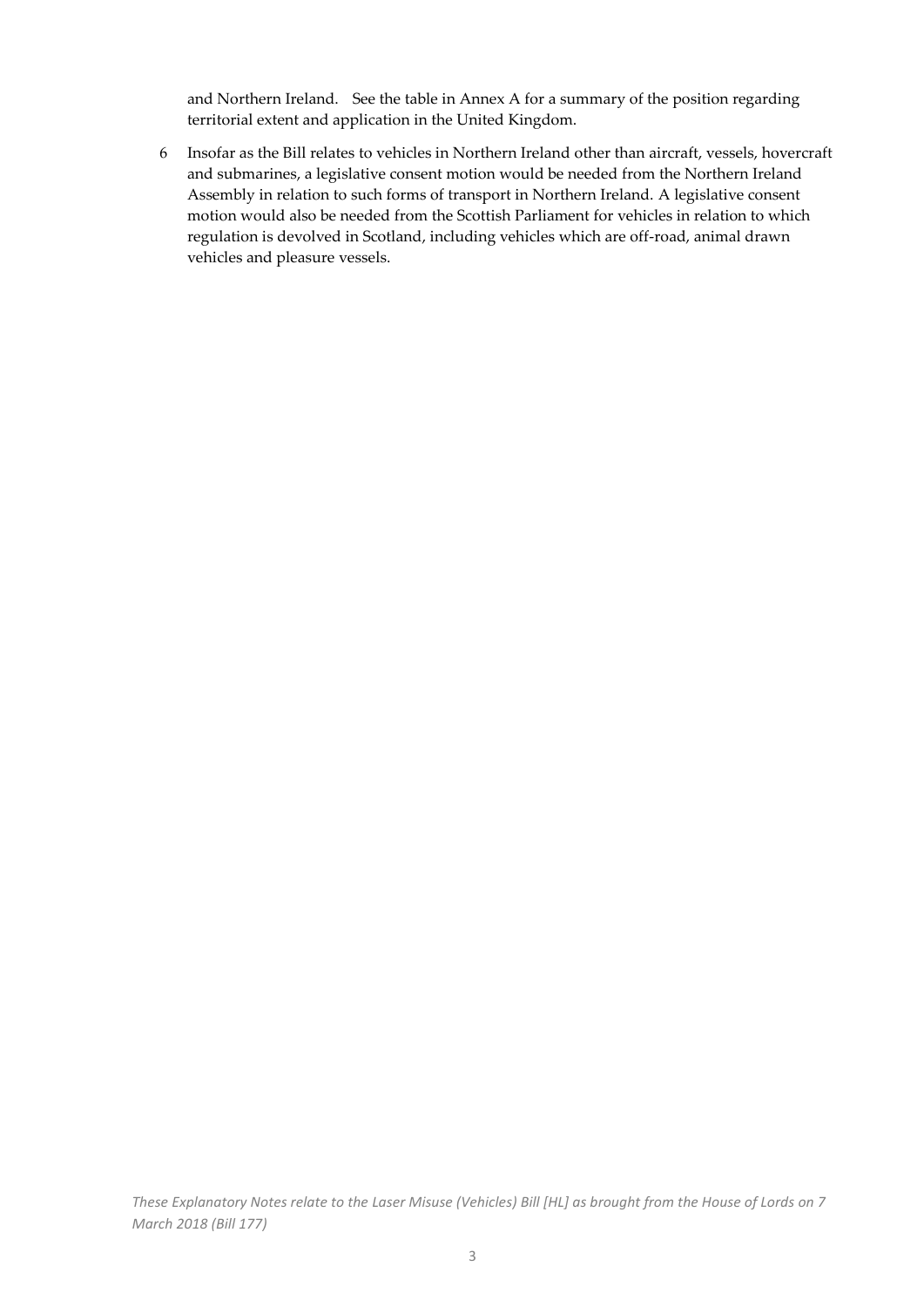## <span id="page-4-0"></span>**Commentary on provisions of Bill**

## <span id="page-4-1"></span>**Clause 1: Offence of shining or directing a laser beam towards a vehicle**

- 7 Subsection (1) would make it an offence to direct or shine a laser beam towards a vehicle in such a way as to dazzle or distract, or be likely to dazzle or distract, the person driving, piloting, navigating or otherwise in control of that vehicle when it is moving or is ready to move. "Moving or ready to move" is intended to capture any journey made by an aircraft, vessel or other vehicle, including land-based journeys and taxiing by aircraft and both voyages and short journeys made by vessels. It would also cover when a vehicle is about to move, and a temporary stop, such as a car stopped at traffic lights or a train stopping at a station. Subsection (6) states that a mechanically propelled vehicle which is not moving or ready to move but whose engine or motor is running, is to be treated for the purposes of Subsection  $(1)(a)$  as ready to move.
- 8 Subsection (2) provides that it would be a defence for a person charged with the offence under subsection (1) to show either that they had a reasonable excuse for shining or directing a laser beam towards a vehicle, or did not intend to shine or direct a laser beam towards a vehicle, and that they exercised all due diligence and took all reasonable precautions to avoid shining or directing the laser beam towards a vehicle. The person charged would have to adduce sufficient evidence that the defence referred to in subsection (2) applied to raise an issue with respect to it (subsection (3)). The intention of subsection (2) is to provide a defence which can be relied on by persons who, for example, when in distress shine or direct a laser beam at a rescue vehicle to obtain its attention, or who accidentally shine or direct a laser beam towards a vehicle when using a laser for a legitimate reason.
- 9 Subsection (4) makes provision for penalties for a person convicted of an offence under subsection (1) on either summary conviction or on indictment. A person convicted of the offence on indictment could face imprisonment up to 5 years, an unlimited fine, or both.
- 10 Subsections (7) and (8) make provision for what "a person with control of the vehicle" means in relation to aircraft and vessels respectively.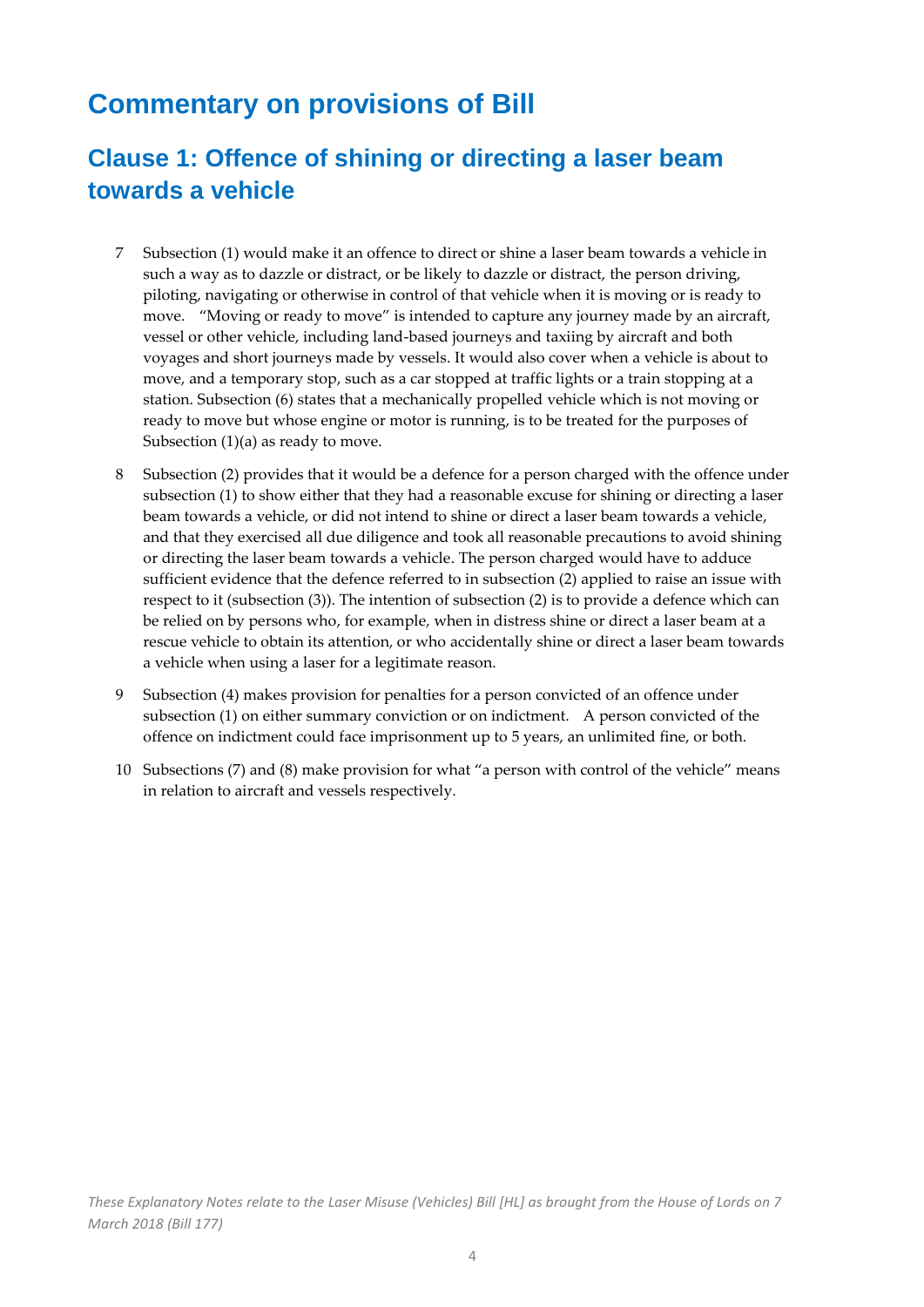#### <span id="page-5-0"></span>**Clause 2: Offences relating to air traffic services**

- 11 Subsection (1) creates two offences, making it an offence either to direct or shine a laser beam towards a an air traffic facility, or to direct or shine a laser beam towards a person providing air traffic services, in both cases in such a way as to dazzle or distract, or be likely to dazzle or distract a person providing air traffic services.
- 12 Subsection (2) provides that it would be a defence for a person charged with the offence under subsection (1) to show either that they had a reasonable excuse for shining or directing a laser beam towards an air traffic facility or a person providing air traffic services, or did not intend to shine or direct a laser beam towards the facility or person, and that they exercised all due diligence and took all reasonable precautions to avoid shining or directing the laser beam towards the facility or person. The person charged would have to adduce sufficient evidence that the defence referred to in subsection (2) applied to raise an issue with respect to it (subsection (3)).
- 13 Subsection (4) makes provision for penalties for a person convicted of an offence under subsection (1) on either summary conviction or on indictment. A person convicted of the offence on indictment could face imprisonment up to 5 years, an unlimited fine, or both.
- 14 Subsection (6) makes provision for the interpretation of terms in this clause.

#### <span id="page-5-1"></span>**Clause 3: Interpretation**

15 Clause 3 makes provision for the interpretation of terms contained in Clauses 1 and 2.

Laser beam is defined as a 'beam of coherent light produced by a device of any kind'. This wide definition is intended to cover all types of lasers including laser pointers and pens, as well as devices which produce laser beams of short duration (or "pulses") and light that is both visible and invisible.

Vehicle is defined as any vehicle which is used for travel by land, water or air. It would apply to all forms of vehicles, including aircraft, road vehicles, trains, trams, ships, hovercrafts, invalid carriages, and cycles.

#### <span id="page-5-2"></span>**Clause 4: Extent, commencement and short title**

16 Clause 4 provides for the extent and commencement of the provisions in the Bill.

#### <span id="page-5-3"></span>**Commencement**

17 Clause 4 provides for commencement of the provisions in the Bill. The provisions of this Bill come into force, for England and Wales and Scotland, at the end the period of two months beginning with the day on which the Act is passed. Subsection (4) provides that insofar as this Bill extends to Northern Ireland, the provisions of the Bill would come into force at the end of the period of two months, beginning with the day on which the Act is passed, for aircraft, vessels, hovercraft and submarines. In relation to other vehicles in Northern Ireland, the Bill would be commenced on the days appointed by the Secretary of State by regulations.

## <span id="page-5-4"></span>**Financial implications of the Bill**

18 The Bill does not authorise any new expenditure or taxation (or similar charge). Therefore no money resolution or ways and means resolution is required.

*These Explanatory Notes relate to the Laser Misuse (Vehicles) Bill [HL] as brought from the House of Lords on 7 March 2018 (Bill 177)*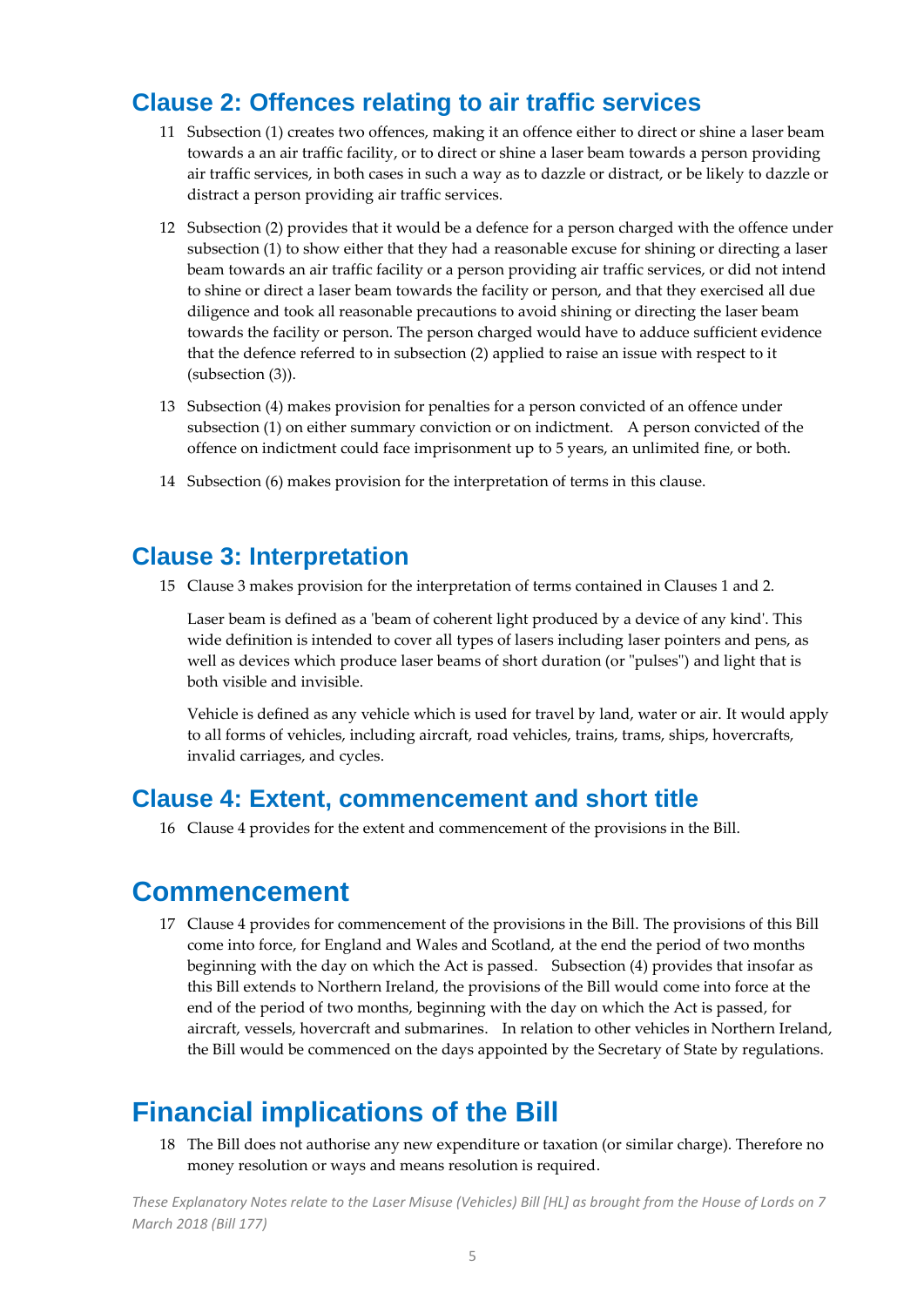## <span id="page-6-0"></span>**Compatibility with the European Convention on Human Rights**

- 19 The Government considers that the Laser Misuse (Vehicles) Bill is compatible with the European Convention on Human Rights ("ECHR"). Accordingly, Chris Grayling, the Secretary of State for Transport, has made a statement under section 19(1)(a) of the Human Rights Act 1998 to this effect. Further explanation of key human rights issues is provided below. References to articles are to articles of the ECHR.
- 20 Clauses 1 and 2, which would make provision for new offences in relation to the misuse of lasers, raises issues in relation to article 6(2) ECHR and the presumption of innocence in criminal proceedings. Subsection (1) of each of these clauses would create new strict liability offences and, once the elements of any of the offences are shown to have occurred, subsections (2) and (3) would provide for the person charged to show the elements of a defence that would apply.
- 21 The European Court of Human Rights and the United Kingdom's domestic courts have considered whether offences of strict liability violate article 6(2) and have decided that they do not, provided that the prosecution retains the burden of proving that the offence was committed (see Salabiaku v. France (1991) 13 E.H.R.R. 379). Under clauses 1(1) and 2(1), it would be for the prosecution to prove the elements of the new offence, i.e. those making up the actus reus, beyond reasonable doubt and therefore there would not be an interference with the presumption of innocence.
- 22 Under clauses 1 and 2, once the prosecution have proved the elements of the new offence, the burden of proof would shift to the defendant to establish the elements of a defence provided by subsection (2). This shift of the burden of proof once the elements of the offence have been proved has also been held by the European Court of Human Rights not to infringe article 6(2) ECHR (see G. v. U.K. (2011) 53 E.H.R.R. SE25 at [26]). In the case of clauses 1(2) and 2(2), it would impose an evidential burden only on the person charged with the offence under subsection (1) of those clauses and it would therefore be compatible with Article 6(2) ECHR (see, for example, R. v. Carass [2002 1 W.L.R. 1714, CA).
- 23 In G. v. U.K. (at [27]) the European Court of Human Rights also stated that it "is not the Court's role under article 6(1) or (2) to dictate the content of domestic criminal law, including whether or not a blameworthy state of mind should be one of the elements of the offence or whether there should be any particular defence available to the accused".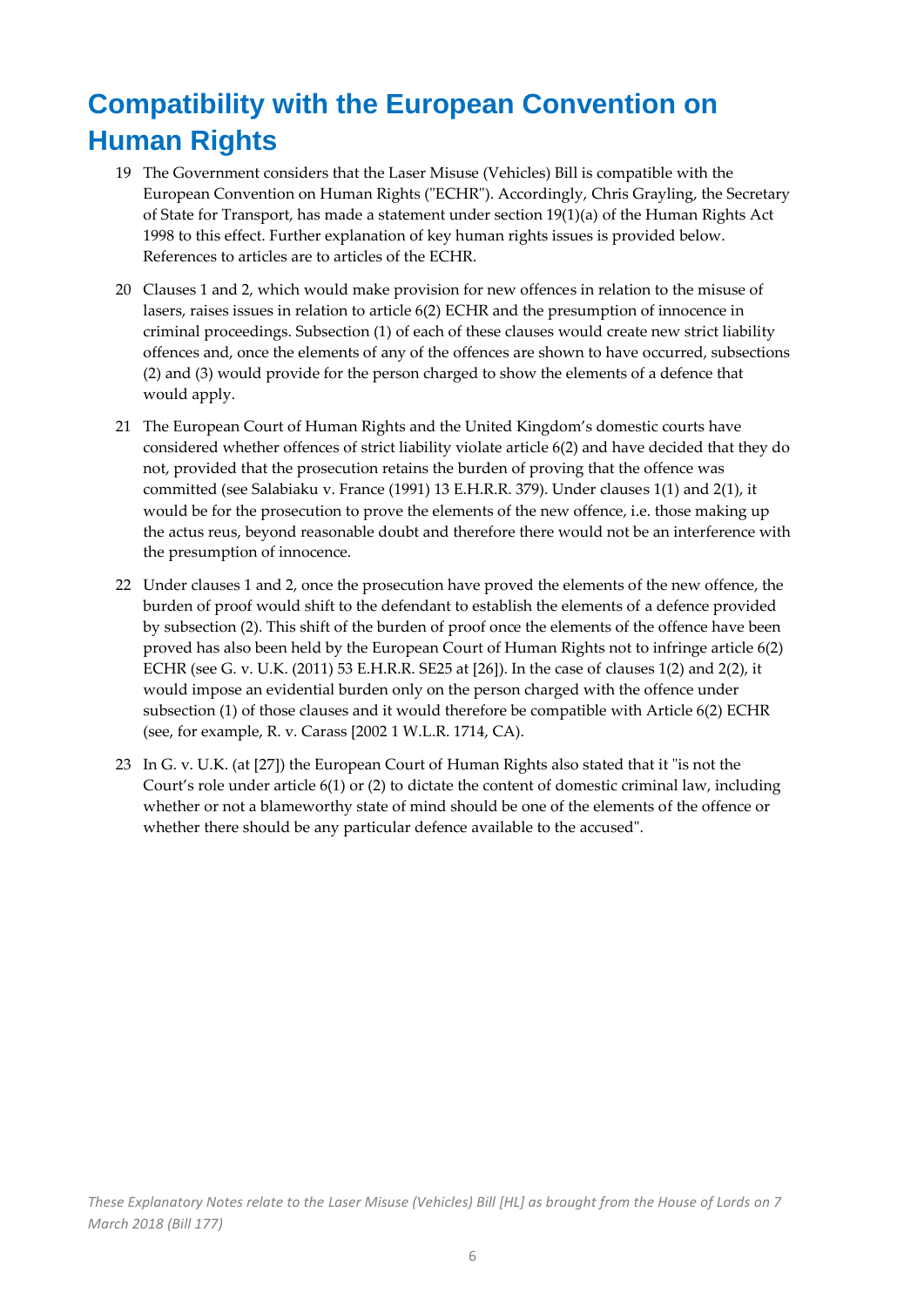## <span id="page-7-0"></span>**Annex A - Territorial extent and application**

All clauses in the Bill will extend and apply to England and Wales, Scotland and Northern Ireland.

| <b>Provision</b> | <b>Extends</b><br>to E & W<br>and<br>applies to<br>England? | <b>Extends</b><br>to E & W<br>and<br>applies to<br>Wales? | <b>Extends</b><br>and<br>applies to<br><b>Northern</b><br>Ireland? | <b>Extends</b><br>and<br>applies to<br>Scotland? | Would<br>corresponding<br>provision be<br>within the<br>competence of<br>the National<br>Assembly for<br>Wales? | Would<br>corresponding<br>provision be<br>within the<br>competence of<br>the Scottish<br>Parliament? | Would<br>corresponding<br>provision be<br>within the<br>competence of<br>the Northern<br>Ireland<br>Assembly? | Legislative<br><b>Consent</b><br><b>Motion</b><br>needed? |
|------------------|-------------------------------------------------------------|-----------------------------------------------------------|--------------------------------------------------------------------|--------------------------------------------------|-----------------------------------------------------------------------------------------------------------------|------------------------------------------------------------------------------------------------------|---------------------------------------------------------------------------------------------------------------|-----------------------------------------------------------|
| Clause 1         | Yes                                                         | Yes                                                       | Yes                                                                | Yes                                              | n/a                                                                                                             | n/a                                                                                                  | n/a                                                                                                           | Yes (S & NI)                                              |
| Clause 2         | Yes                                                         | Yes                                                       | Yes                                                                | Yes                                              | n/a                                                                                                             | n/a                                                                                                  | n/a                                                                                                           | No                                                        |
| Clause 3         | Yes                                                         | Yes                                                       | Yes                                                                | Yes                                              | n/a                                                                                                             | n/a                                                                                                  | n/a                                                                                                           | Yes $(S & NI)$                                            |
| Clause 4         | Yes                                                         | Yes                                                       | Yes                                                                | Yes                                              | n/a                                                                                                             | n/a                                                                                                  | n/a                                                                                                           | Yes $(S & NI)$                                            |

*These Explanatory Notes relate to the Laser Misuse (Vehicles) Bill [HL] as brought from the House of Lords on 7 March 2018 (Bill 177)*